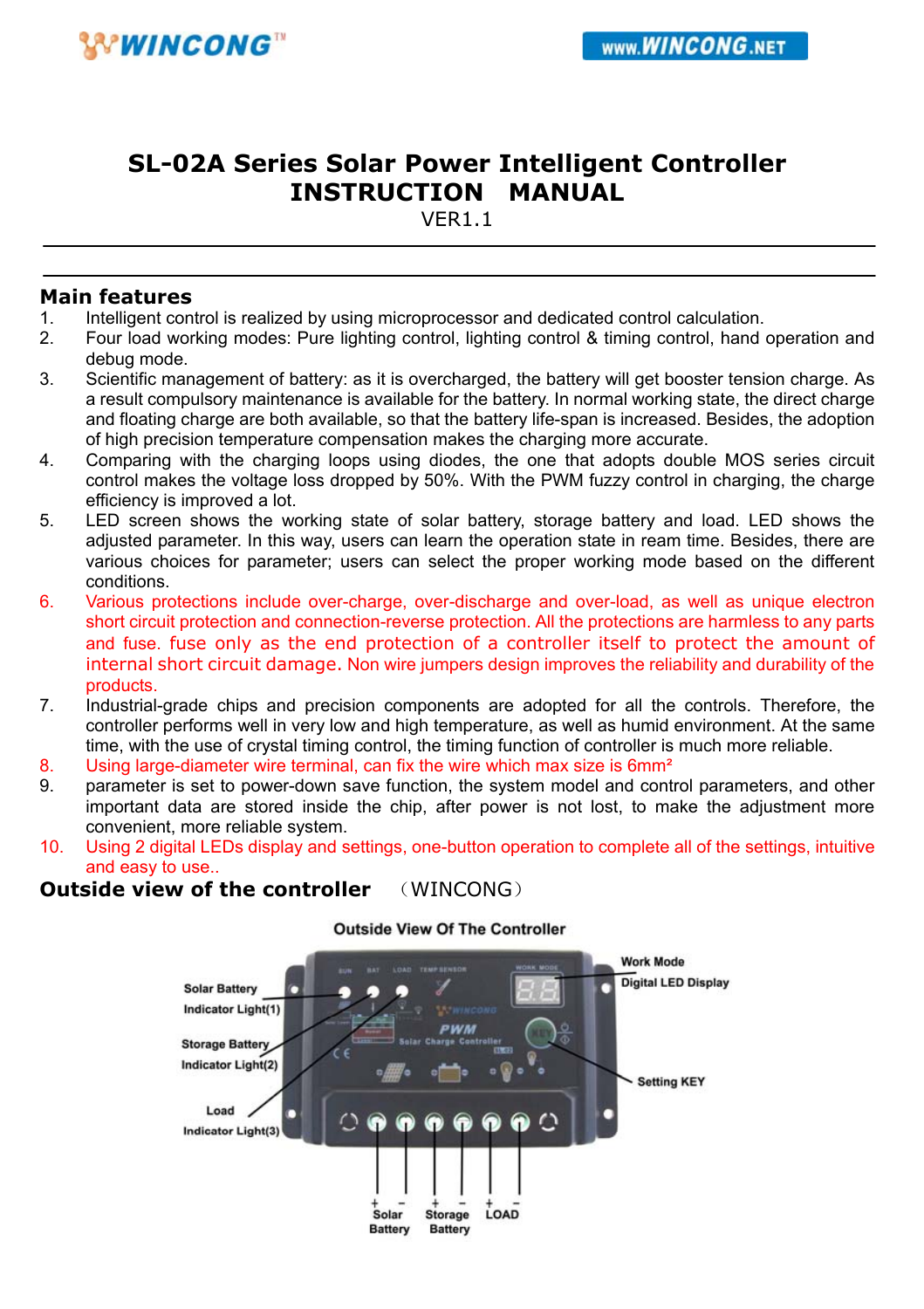# **WINCONG**

#### **System description** (WINCONG)

Our controllers are specially designed for solar power DC supply system, solar power DC street lamp system and mini solar power station system. Intelligent control is realized by using dedicated computer chips. The controllers can be used in hard environment, since its adoption of technical grade chips. To the controllers with 12V/24V automatic identification function, 12V and 24V Battery Auto sensing.

The short circuit, over-load, connection-reverse protection, as well as over-charge, over-discharge protection are available. Besides, the complete indications are usable, including indications for states of charge, storage battery and faults.

Through the computer chips, the controllers take samples from the parameters of storage battery voltage, photo battery, discharge current and environment temperature, and then use the dedicated control mode calculation to control the discharge rate and make it matched with the characters of storage battery, realize the high accurate temperature compensation. PWM fuzzy charge mode and 7 phase voltage control are available for the storage battery, so that storage battery is always in the perfect working state .The various working modes of controllers can meet customers' different requirements.

#### **System main circuit diagram** (WINCONG)



#### **Installment and use** (WINCONG)

1. The controller must be well fixed. The dimension of the controller is as following:

Outside dimension:  $133 \times 70 \times 25$  (mm); installation dimension:  $126\times50$  (mm)

2. Wire preparation: It is recommended to use multi-strand insulated copper wire. Firstly, make sure the length of the cord, secondly, ensure the installation location in the

circumstances, thirdly, try to minimize the connection length to reduce power consumption. According to not more than  $4A/mm$  <sup>2</sup> in accordance with the current density of selected cross-sectional area of copper wire, the controller side of the first strip 5mm of insulation should be shucked off.

- 3. Firstly, connect battery termination to the controller, and then connect to the other ends of the battery. Pay attention to  $+$ ,  $-$ , do not be reverse. If the connection is correct, (BAT) indicator light should be lighted, according to buttons to check. Otherwise, the need to check the connection.
- 4. Photovoltaic cells' wires connected, connect solar panels termination to the controller, and then the other ends connected to solar panels. Pay attention to  $+$ ,  $-$ , do not be reverse. If it is a sunny day, (SUN) indicator light should be bright. Otherwise, there is need to check the connection.
- 5. Load connected: connect the wire of load to the controller output, pay attention to +, -, do not be reverse. Otherwise, it would burn appliances out.
- 6. NOTE: Connecting photovoltaic cells and the load wires as followings:remain a curvature along the wire to prevent the controller from rain water. (WINCONG)

WARNING: The combination of different error conditions may cause damage to the controller. Do not use any other power supply instead of solar panels. ,otherwise may cause damage to the controller. **Operation procedure** 

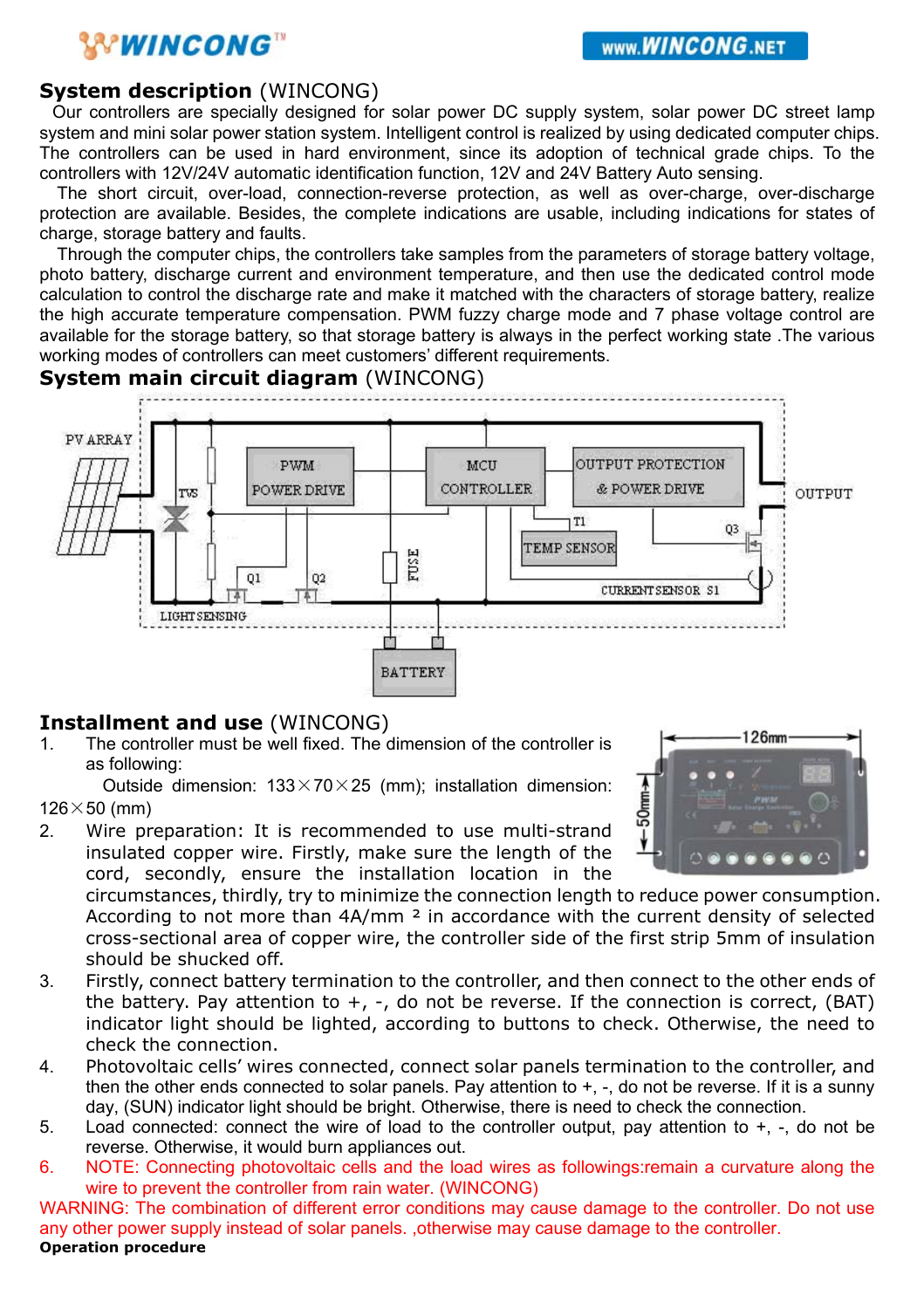# **A. WINCONG**<sup>TM</sup><br>A. Working state indication:

①**. Solar panel state indication**: the solar indicator light is flashes, as the input voltage of solar battery panel reaches a certain point. The indicator light is on continually, as sunny and can charge the storage battery, The indicator light is off, as disconnected solar cells or without enough sun, charge off;

②**. Storage battery state and charge indication:** when the storage battery is charging in progress, , indicator light is on Green flashs;when the storage battery is fully charged, indicator light is on Green continually; when the battery power is in the middle, indicator light is on red continually;when the storage battery is over-discharged, the indicator light red flashs slowly and the load is off. In normal working state, the indicator light is be bright.

③**. Load indication:** when the load is in normal working state, indicator light is on continually. when the load is off state, indicator light is off continually. In over current or short circuit, the load is off at once and the indicator light flashs. Then need to be adjusted. Then press wait 30 seconds, it will restart to work.

#### **B. Setting methods:**

To press the button for 3 seconds, the LED flashes and the system of the device is under mode of regulation. After releasing the key, the data

in the LED changes along with every key-press till matches with the model designated by customers. To finish the setting, please wait 30 seconds until the LED is OFF. Or just press the button for 3 seconds.

**Check mode and output:** when the LEDs is OFF, press the key for a Shorter time, the LEDs be lighted and output is on,

#### **C. Modes description**

①**.Lighting control:** without sunshine the light intensity decreases to start point. Then the controller recognizes the start signal after 30 seconds. Based on the parameter, the load is on. While under sunshine, the light intensity increase to start point, and then the controller recognizes the close signal after 30 seconds. The load is off.

② **Time control:** The starting procedure is the same with that of pure lighting control. Timing control is dual period control; hence the double load can be regulated respectively. The load-on and load-off are alternated till the load is off in daytime. The time for the load-on and load-off can be adjusted to realize the different control effect. If the time for load-on is zero, the load will be off at night till the time for load-off is past. If the time for load-off is zero, the control effect will be the same with that of pure lighting control.

③**Manual mode:** Regardless of the daytime or night, users can control the load-on and load-off by key-press under this mode. This mode is used for some special load or Load ON all times(24 hours).

NOTE: when the storage battery is over-discharged and Load trouble ,the load of controller will be off.

④**Test mode:** this mode is designed for system regulation. It is almost the same with pure optical mode except that the cancelation of 30 seconds delay (Please refer to pure lighting control). The load is on with optical signal. In reverse, without optical signal, the load is off. This feature makes it easier to check the system installation.

| <b>LED</b><br><b>DISPLAY</b> | <b>Work Mode</b>                          | <b>LED</b><br><b>DISPLAY</b> | <b>Work Mode</b>                                                                      |
|------------------------------|-------------------------------------------|------------------------------|---------------------------------------------------------------------------------------|
| 0                            | Dusk-to-Dawn, light is on all<br>light    | 9                            | 9 hours light is turn on after sundown                                                |
| 1                            | 1 hours light is turn on after<br>sundown | 10                           | 10 hours light is turn on after sundown                                               |
| $\overline{2}$               | 2 hours light is turn on after<br>sundown | 11                           | 11 hours light is turn on after sundown                                               |
| 3                            | 3 hours light is turn on after<br>sundown | 12                           | 12 hours light is turn on after sundown                                               |
| 4                            | 4 hours light is turn on after<br>sundown | 13                           | 13 hours light is turn on after sundown                                               |
| 5                            | 5 hours light is turn on after<br>sundown | 14                           | 14 hours light is turn on after sundown                                               |
| 6                            | 6 hours light is turn on after<br>sundown | 15                           | 14 hours light is turn on after sundown                                               |
| 7                            | 7 hours light is turn on after<br>sundown | 16                           | Manual mode                                                                           |
| 8                            | 8 hours light is turn on after<br>sundown | 17                           | Test mode, lights on after it detects no<br>light, lights off after it detects light. |

### **Working mode setting table**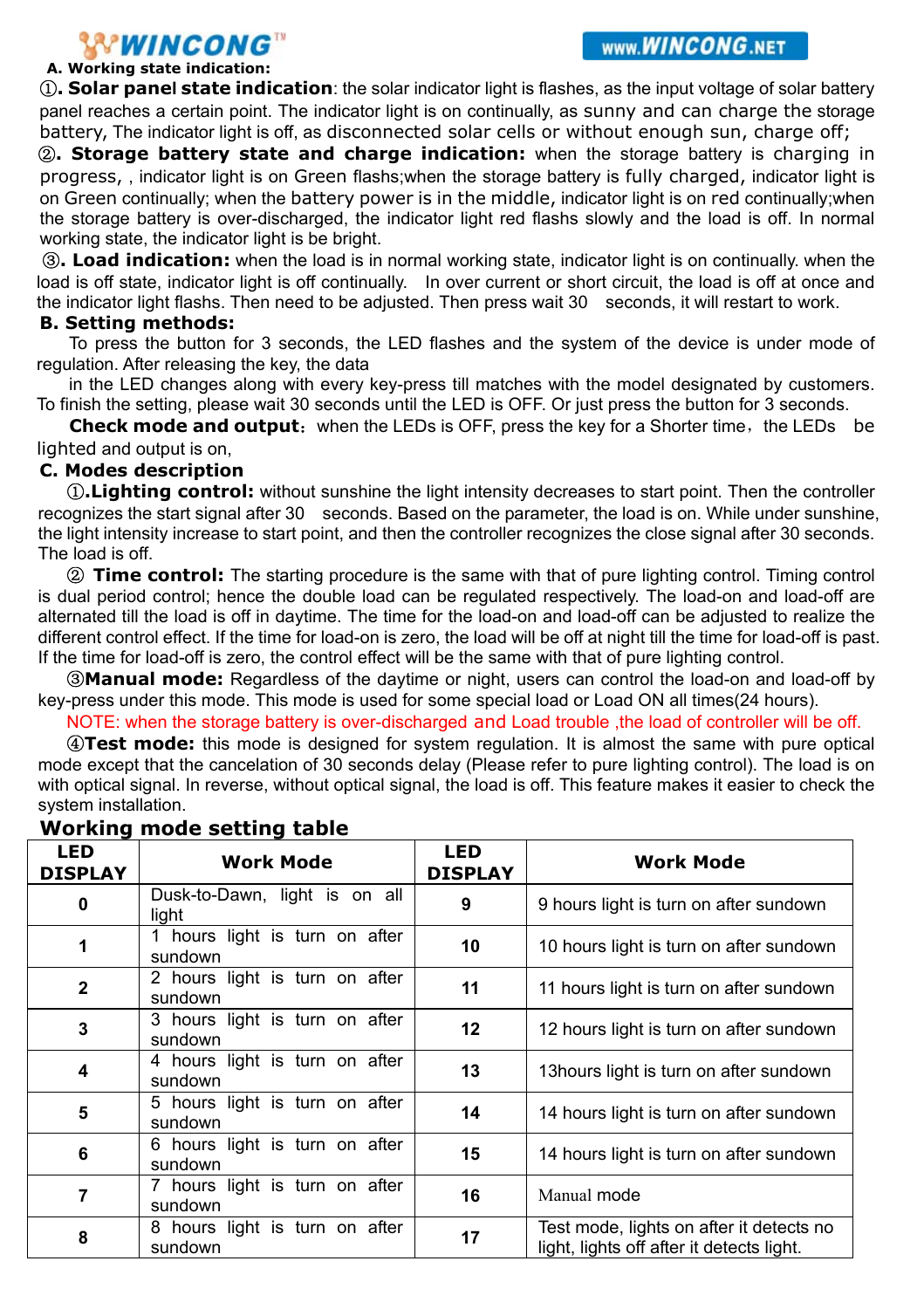# **'WINCONG"**

#### **Parameter Description** (WINCONG)

### WWW.WINCONG.NET

|                                                   | .                                                                                                                                                                                                                                                                                                                            |                                                                        |                                                               |  |  |
|---------------------------------------------------|------------------------------------------------------------------------------------------------------------------------------------------------------------------------------------------------------------------------------------------------------------------------------------------------------------------------------|------------------------------------------------------------------------|---------------------------------------------------------------|--|--|
| <b>Type</b>                                       | $SLO2A-10A$                                                                                                                                                                                                                                                                                                                  | $SLO2A-20A$                                                            | SL02A-30A                                                     |  |  |
| rated charge                                      | 10A                                                                                                                                                                                                                                                                                                                          | 20A                                                                    | 30A                                                           |  |  |
| current                                           |                                                                                                                                                                                                                                                                                                                              |                                                                        |                                                               |  |  |
| <b>Rated load</b>                                 | 10A                                                                                                                                                                                                                                                                                                                          | 20A                                                                    | 30A                                                           |  |  |
| current                                           |                                                                                                                                                                                                                                                                                                                              |                                                                        |                                                               |  |  |
| <b>Work Voltage</b>                               | □12V/24V Auto sensing/ auto switch                                                                                                                                                                                                                                                                                           |                                                                        |                                                               |  |  |
| <b>Over-load and short</b><br>circuit protection  | Over-load protection: when the current of controller is 1.25 times of the rated current, the<br>controller works for 30 seconds; 1.5 times of rated current, works for 5 seconds<br>Short circuit<br>protection: when the current of controller is more than or equal to 3 times of rated current, the<br>protection starts. |                                                                        |                                                               |  |  |
| <b>No load losses</b><br>current                  | 5mA-20mA (Only when digital LEDs be lighted)                                                                                                                                                                                                                                                                                 |                                                                        |                                                               |  |  |
| <b>Charging circuit</b><br>voltage drop           | $= 0.26V$                                                                                                                                                                                                                                                                                                                    |                                                                        |                                                               |  |  |
| Load circuit voltage<br>drop                      | $= 0.15V$                                                                                                                                                                                                                                                                                                                    |                                                                        |                                                               |  |  |
| Over voltage<br>protection                        | 14.8V: ×2/24V:                                                                                                                                                                                                                                                                                                               |                                                                        |                                                               |  |  |
| boost charge voltage                              | 14.6V; ×2/24V (time of duration: 10 minutes)                                                                                                                                                                                                                                                                                 |                                                                        |                                                               |  |  |
| Direct charge                                     | 14.4V; ×2/24V (time of duration: 10 minutes)                                                                                                                                                                                                                                                                                 |                                                                        |                                                               |  |  |
| voltage                                           |                                                                                                                                                                                                                                                                                                                              |                                                                        |                                                               |  |  |
| 13.6V: ×2/24V<br>Float charge voltage             |                                                                                                                                                                                                                                                                                                                              |                                                                        |                                                               |  |  |
| <b>Charge recover</b><br>13.2V: ×2/24V<br>voltage |                                                                                                                                                                                                                                                                                                                              |                                                                        |                                                               |  |  |
| Over discharge<br>recover voltage                 | 12.6V: ×2/24V                                                                                                                                                                                                                                                                                                                |                                                                        |                                                               |  |  |
| <b>Lower voltage</b><br>indication                | 12.0V: ×2/24V                                                                                                                                                                                                                                                                                                                |                                                                        |                                                               |  |  |
| Over discharge<br>voltage                         | 11.1V; x2/24V (no load) real-time modified voltage by the discharge rate                                                                                                                                                                                                                                                     |                                                                        |                                                               |  |  |
| <b>Temperature</b>                                | -4.0mV/°C/2V(boost voltage, direct charge, float charge and charge return voltage                                                                                                                                                                                                                                            |                                                                        |                                                               |  |  |
| compensation                                      | compensation)                                                                                                                                                                                                                                                                                                                |                                                                        |                                                               |  |  |
| <b>Control method</b>                             | PWM Pulse-duration modulation charge mode                                                                                                                                                                                                                                                                                    |                                                                        |                                                               |  |  |
| Working                                           | Industry stage: $-35^{\circ}$ C to $+55^{\circ}$ C                                                                                                                                                                                                                                                                           |                                                                        |                                                               |  |  |
| temperature                                       |                                                                                                                                                                                                                                                                                                                              |                                                                        |                                                               |  |  |
| <b>Circuit protection</b>                         |                                                                                                                                                                                                                                                                                                                              | Over-charge, over-discharge, short circuit and over-load<br>protection | All<br>the<br>protections<br>are<br>harmless to any parts and |  |  |
|                                                   | fuse of controller<br>Anti-connection-reverse protection for solar battery and storage battery.                                                                                                                                                                                                                              |                                                                        |                                                               |  |  |

#### **FAQ**

| phenomenon                                                                 | solution                                                                            |  |  |
|----------------------------------------------------------------------------|-------------------------------------------------------------------------------------|--|--|
| Under the sunshine, the indicator<br>light<br>(NO.1) of solar panel is off | Please check the line connected to photocell and make sure the proper<br>connection |  |  |
| The indicator light (NO.2) of storage battery<br>is off                    | Please check whether the storage battery is well connected.                         |  |  |
| The indicator light (NO.2) of storage battery                              | The storage battery is over-discharged. low voltage protection of battery           |  |  |
| Red flashes slowly without output.                                         | starts.                                                                             |  |  |
| The indicator light (NO.3) of load flashes                                 | The load power is higher than the rated power or load is short circuit and          |  |  |
| without output.                                                            | need to be adjusted. Then press wait 30 seconds, it will restart to work.           |  |  |
| The indicator light (NO.3) is on continually                               | Please check whether the equipment which consumes power is well                     |  |  |
| without output.                                                            | connected.                                                                          |  |  |
| <b>Others</b>                                                              | Please check the connection.                                                        |  |  |

### **Liability Exclusion**

The manufacturer shall not be liable for damages, especially on the battery, caused by use other than as intended or as mentionedin this manual or if the recommendations of the battery manufacturer are neglected. The manufacturer shall not be liable for damages,unusual use, wrong installation, or bad system design.



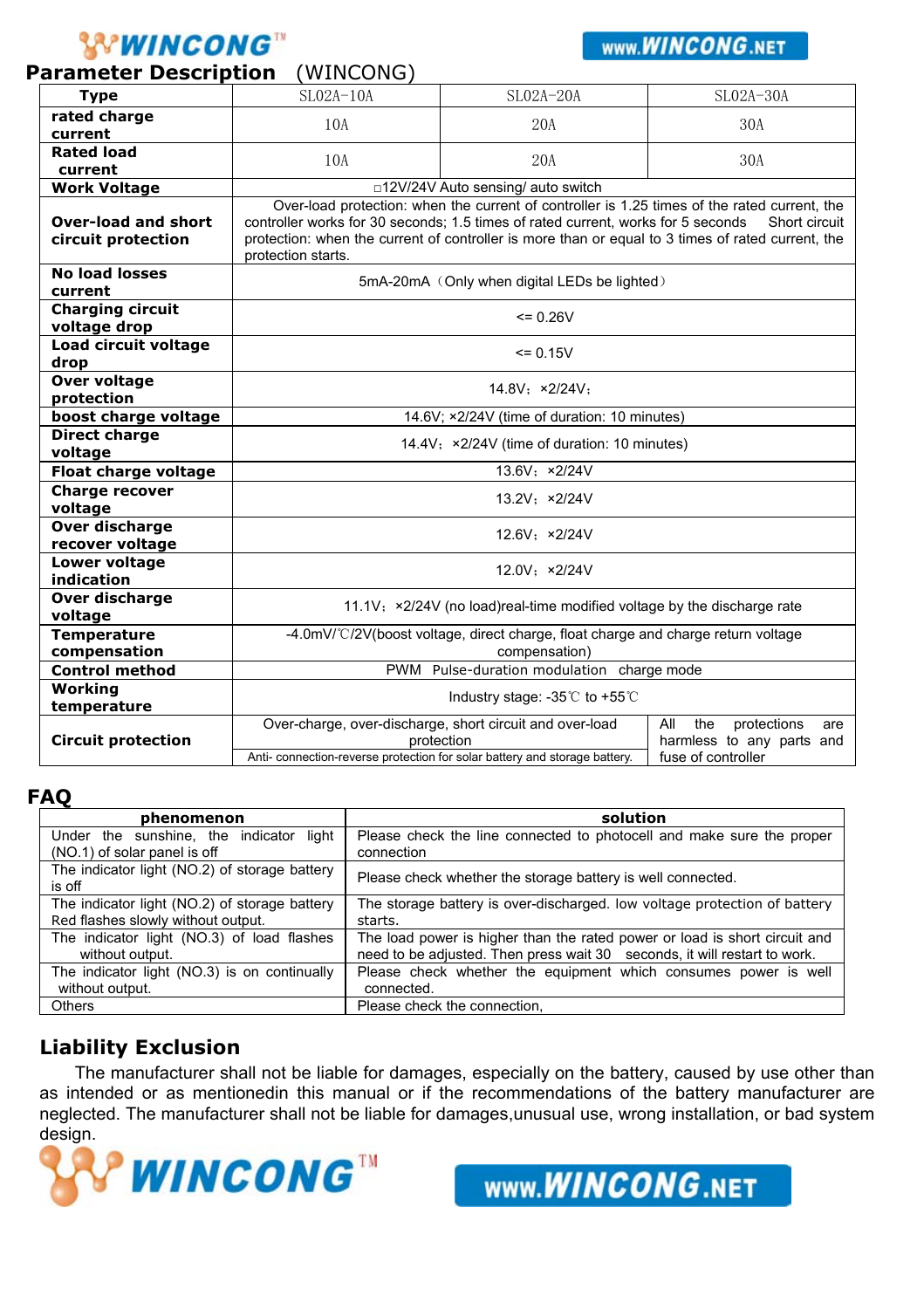# **SL-02A micro computer solar charge controller Complementary instruction for adjustable parameters of upgraded version (VER1.2)**

#### ■ **Upgrading instruction :**

Upgrading SL-02A series of solar power controller has more Compatibility with a variety of storage batteries such as opening lead-acid battery , VRLA battery , gelled electrolyte (GEL)Battery, 3.2V\*4 iron-phosphate-based lithium battery 3.2V\*8 iron- phosphate-based lithium battery ,3.7V\*3 lithium battery,3.7V\*6 lithium battery, and 3.7V\*4 lithium battery. User can set the model of battery randomly. For your further satisfaction, additional 4 groups of Voltage fine-adjustment parameters are available in the controller, which allows user to conduct personalized adjustment of the parameters for the selected battery. For example, we can set the battery parameters as the ones which help prolong the service life, also old battery's parameters can be adjusted to the favorable ones for long discharge time, parameters can be changed into favorable ones according to various environments. And what's more, the adjustment function is up to the strict discharging requirements of some battery manufacturer, these characters enable user to operate freely compared with the previous ones without this function. And voltage difference, resulting from the wires connecting controller with storage batteries, can be offset by adjustment of controller parameters .The controller has the parameters for adjusting controlling light sensitivity , by using the parameters, users can control the time of lighting on in the evening or lighting off at dawn, or for street lamp engineering, it can decrease the time difference result from the asynchronous on or off for multi- optical control switches.

| <b>Digital</b><br><b>LED</b><br>display | Range of                          | <b>Function</b>                                               | <b>Function detail</b>                                                                                                                                                                                         |  |  |
|-----------------------------------------|-----------------------------------|---------------------------------------------------------------|----------------------------------------------------------------------------------------------------------------------------------------------------------------------------------------------------------------|--|--|
| parameters<br>default                   | setting                           |                                                               |                                                                                                                                                                                                                |  |  |
|                                         | $0 - 17$                          | Work model<br>Setting                                         | 0=optical control(in the evening on or daytime off), 1-15=turning on only at<br>night with duration 1-15 hours, $16 =$ for random turn on or off, $17 =$<br>debugging model(see previous instruction for more) |  |  |
| a 2                                     | $b1-b6$                           | Selection of<br>storage battery<br>type                       | b1=opening battery , b2=VRLA battery, b3=GEL battery, b4=3.2V*4 or<br>3.2V*8 LiFePO4 battery .b5=3.7V*3 or 3.7V*6 lithium battery.b6=3.7V*4<br>lithium battery                                                 |  |  |
| 吕吕                                      | $H0-H9$ ,                         | Adjustment of<br>Maximum Charge                               | <b>H0</b> and $H0 =$ no need adjustment, $H1 =$ Plus $+0.1V$ , and the like<br>H9=Plus+0.9V; H1.=reduce -0.1V, and so on H9.=reduce -0.9V                                                                      |  |  |
|                                         | H <sub>0</sub> .-H <sub>9</sub> . | Voltage                                                       |                                                                                                                                                                                                                |  |  |
| a B                                     | $00-09$ ,                         | Adjustment of<br>float Charge<br>Voltage                      | o0 and $o0$ = no need adjustment, $o1$ = Plus +0.1V, and the like<br>o9=Plus+0.9V; o1.=reduce -0.1V, and so on o9.=reduce -0.9V                                                                                |  |  |
|                                         | $0.0 - 0.09$ .                    |                                                               |                                                                                                                                                                                                                |  |  |
|                                         | $c0-c9$ ,                         | Adjustment of<br>Over discharge                               | c0 and $c0$ = no need adjustment, $c1$ = Plus +0.1V, and the like<br>$c9 =$ Plus+0.9V; $c1$ .=reduce -0.1V, and so on $c9$ .=reduce -0.9V                                                                      |  |  |
|                                         | $c0.-c9.$                         | recover voltage                                               |                                                                                                                                                                                                                |  |  |
|                                         | $LO-L9$ ,                         | Adjustment of<br>Over discharge                               | <b>L0</b> and $L0 =$ no need adjustment $L1 =$ Plus $+0.1V$ , and the like<br>L9=Plus+0.9V; L1.=reduce -0.1V, and so on L9.=reduce -0.9V                                                                       |  |  |
|                                         | $L0.-L9.$                         | voltage                                                       |                                                                                                                                                                                                                |  |  |
|                                         | $U1-U9$                           | <b>Ilight Sensitivity</b><br>adjustment of<br>optical control | Total 9 gears available for adjustment from U1-U9, U1= turning on or off in<br>very dark light . U9= turning on or off in very bright light.                                                                   |  |  |

### ■ **Parameters setting**(WINCONG)

### ■ Key setting operation:

When digital screen doesn't work , please keep pressing 【**KEY**】( don't stop pressing when number 0-17 shown on the screen) before the code of adjustment parameters shown on the screen , then adjustment can